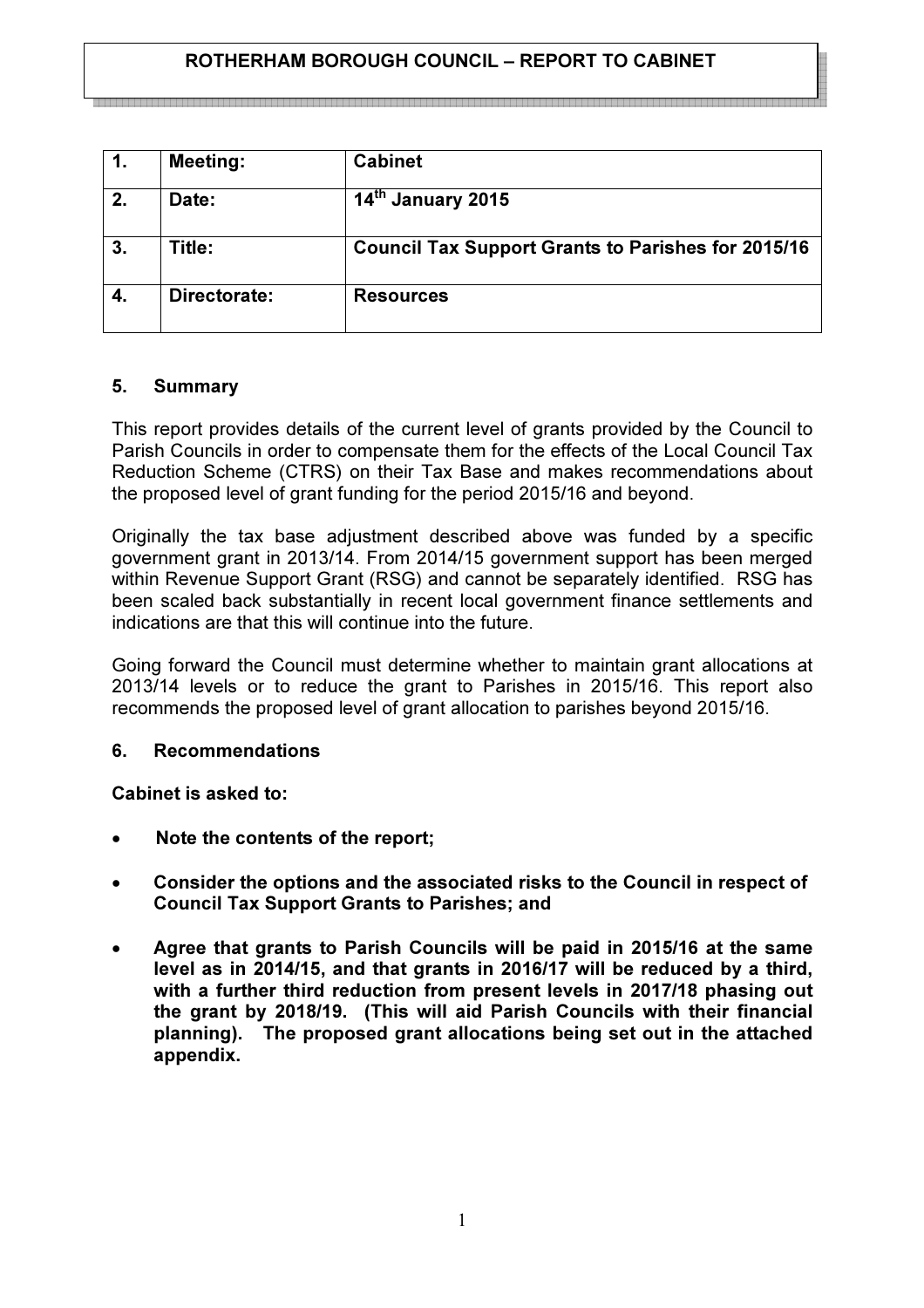# 7. Proposals and Details

- 7.1 Background There are 30 Parishes in Rotherham, covering 55% of the properties in the Borough. Of these, 27 set parish precepts in 2014/15, which totalled £2.1m giving an average Band D Tax of £32.92. Individual parish precepts for a Band D property, however, varied between £15 (Wentworth) and £101.27(Catcliffe). These parish precepts were added to the Council's Band D Tax of £1,253.34 in parished areas and the combined tax collected. The Council pays the parishes the value of the additional tax collected (i.e. the parish precept multiplied by the tax base within the parish area).
- 7.2 Previously these parish precepts (like the Police and Fire and Rescue Authority precept) qualified for Council Tax Benefit - an income related benefit administered by local authorities on behalf of the Department for Work and Pensions (DWP). A grant from the DWP met in full the cost of benefits awarded. However, in 2013/14 Council Tax Benefit was replaced by Council Tax Support (CTS) which included locally determined discounts. These discounts covered the whole Council Tax bill, including precepts. Replacing a benefit with a discount meant that the Council Tax base for the borough, and within it the parishes, was reduced.
- 7.3 In 2013/14 to offset the reduction in the Council Tax Base, a specific government grant was provided to Councils. This was set at 90% of the Government's forecast of the cost of Council Tax Support for 2013/14 (not the actual cost) and included a specific provision for Parishes. In Rotherham's case the figure was £17.510m which included funding for parishes. There were no specific government guidelines on how much grant should be passed down by Councils to Parish authorities although the Government repeatedly stressed the need for authorities and parish councils to work together on the grant allocation.
- 7.4 In 2014/15 the situation changed again. Central Government funding for Council Tax Support (the Council Tax Reduction Scheme (CTRS)) was merged into Revenue Support Grant (RSG) rather being paid as a separate grant. In line with the overall reduction in local government funding, the Council's Settlement Funding Assessment (SFA) has declined sharply since 2013/14 from £142.3m to a projected £108.7m in 2015/16 – a reduction of 23.6% just under a quarter. Within Rotherham's SFA, Revenue Support Grant (RSG) allocations have been cut by even more - the projected fall in 2015/16 is 28.1% in cash terms and on a like for like basis (allowing for the earmarking of Welfare Reform funding within RSG) by 29%. Ministers have however, asserted that Council Tax Support Funding within the settlement has not reduced. This therefore implies that the reduction in RSG for general purposes has been even greater.
- 7.5 Rotherham's approach: In 2013/14 the Council chose to allocate sufficient grant to each parish to allow it to set a precept with the same Band D tax level as in 2012/13. This meant that if a Parish Council did not increase its precept and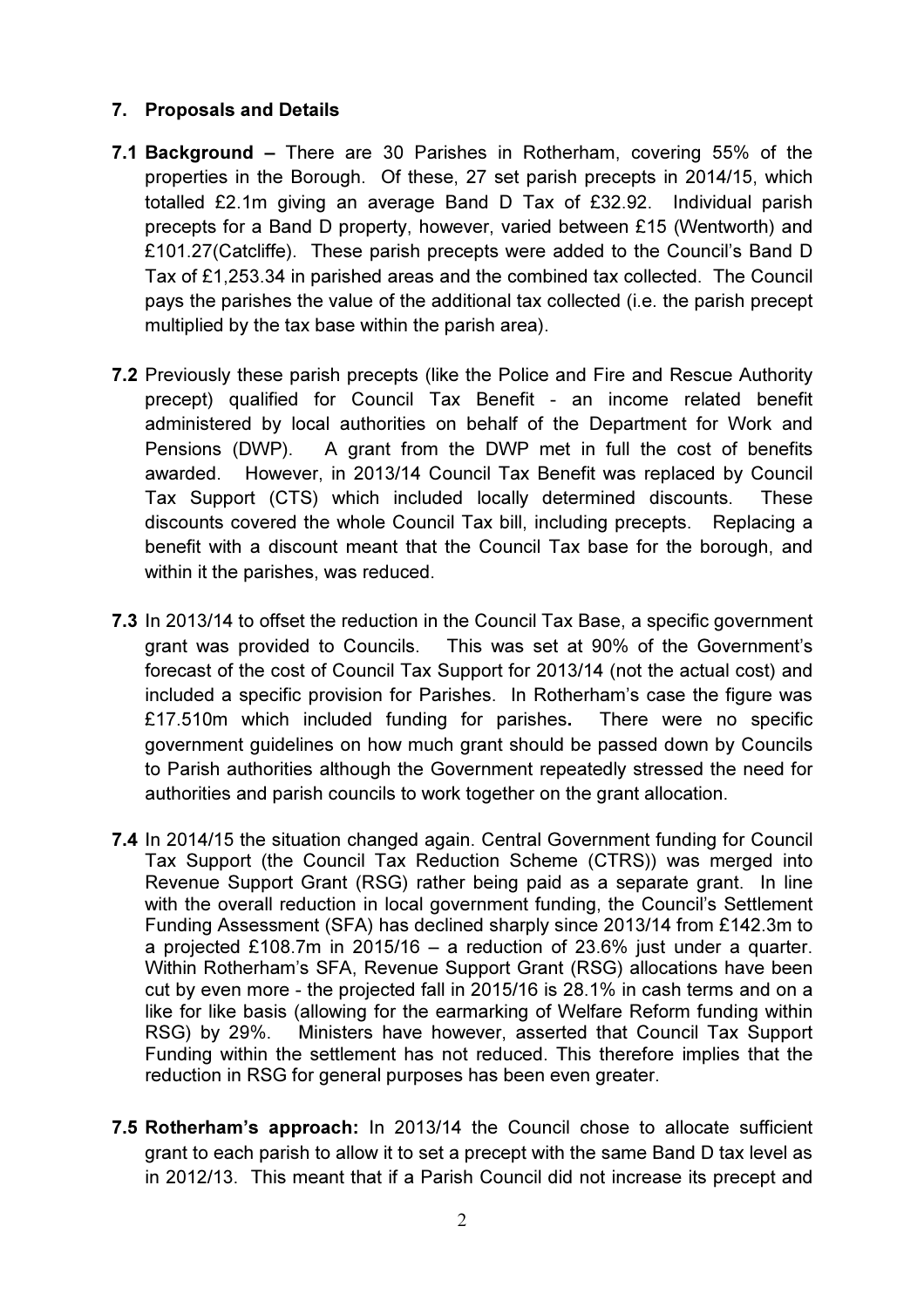Council Tax their Council Tax income was the same as in 2012/13 and their financial position was unchanged. This year (2014/15) the Council followed the same approach and allocated sufficient grant to allow Parishes to maintain Council Tax at 2013/14 levels by reducing the amount the parish requires in precept. The value of the grants allocated to parishes was £354k in 2014/15., The grant allocation represented around 16.8% of the total requested in precepts and the grants to parishes ranged between £84 and £41,498. Around 75% of the grant went to 9 Parishes which received grants over £20k. (Anston, Aston, Brinsworth, Dalton, Dinnington, Maltby, Thrybergh, Thurcroft and Wales).

- 7.6 Options for 2015/16 the Council must decide whether it wishes to reduce the grant it distributes to Parishes or continue with its current approach and pay the grant allocations at the same value as in 2014/15. If the decision is to reduce the grant then the Council must decide:
	- By how much the grant should be reduced; and
	- How any reduction should be determined (e.g. a straight percentage cut or by recalculating shares of a reduced total based on updated precept and tax base figures).

And

• If a decision is taken to reduce the grants to parishes it is necessary for the Council to decide whether this should be from 2015/16 or 2016/17 (to allow parishes time to review their financial plans).

7.7 In reaching any decision there are several factors to consider:

- The potential savings generated by reducing the grants paid to parishes. Each 1% cut in grant would generate a saving of £3.5k and, as stated, Ministers have asserted that funding for the Council Tax Reduction Scheme has not been reduced even though RSG has been cut substantially and recently there has been pressure on authorities to maintain the grant payments to parish councils. On 23 October 2014, Local Government Minister, Kris Hopkins MP, stated that he intends to write to 31 local authorities that do not intend to pass down the funding to their parish councils to urge them to do so.
- Reductions in the grant could have a substantial impact on some Parish Council Budgets, as for some the grant represents a significant income stream. Most of Rotherham's parishes and town councils (17 of 27) set precepts below £100k. As the grant payments are intended to stabilise parishes' financial position by mitigating the reduction in tax base arising from the CTRS, reductions in grant could potentially lead to substantial increase in Parish Council Taxes. Each 1% reduction in total grant equates to an increase of 0.3% in the average Parish Band D Tax (£32.92 in 2014/15) should parishes decide that they needed to increase precepts to mitigate a reduction in grant of this level, before any change in the parish budget requirements. A consultation on extending the capping regulations to larger parishes and those subject to Public Interest Reports was announced as part of the Provisional Settlement on December  $18^{th}$  – although any change will not take effect in 2015/16.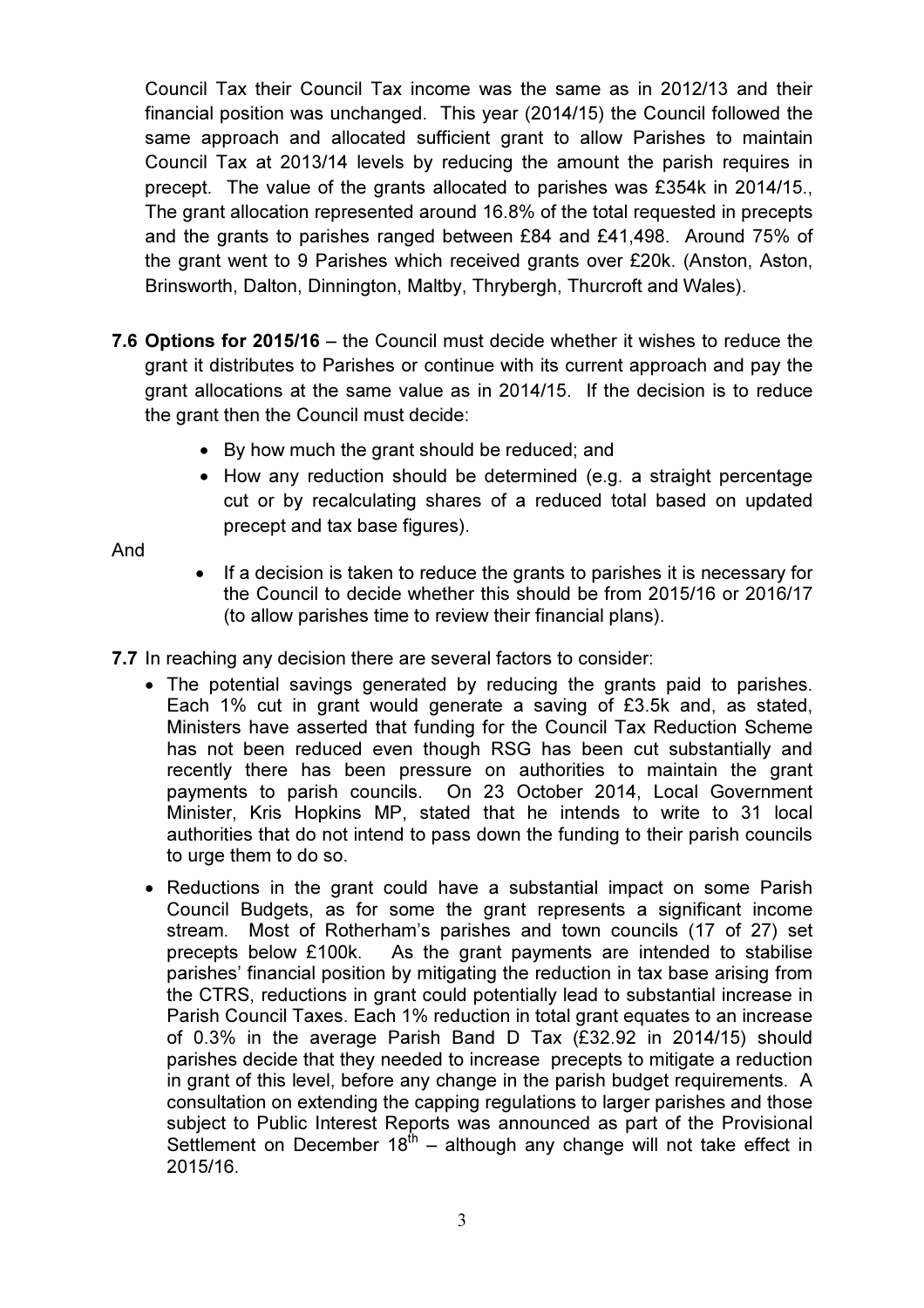- The budget process for 2015/16 is now well advanced and reducing grant allocations could mean significant financial difficulties for parishes. Freezing allocations for the coming financial year would allow parish councils time to prepare for the proposed reduction in funding in future years.
- 7.8 Options. In light of the above factors the Council's options can be summarised as:
	- Reduce the 2015/16 grants across the board by a proportion to be agreed.
	- Cease paying grants to parishes potentially risking government action – saving £354k.
	- Freeze grants to parishes at their current level for 2015/16 but confirm that they will be reduced by one third each year from 2016/17 ceasing in 2018/19. This would allow the Parish Councils time to prepare for the reduction in grant funding.

 Future levels of grant funding were discussed at the recent meeting with Parish Councillors on December  $9<sup>th</sup>$ . In light of this consultation and recognising the tight timescale for managing any reduction in grant, it is proposed to freeze the grant allocations for 2015/16 at the same level as in 2014/15. It is however proposed that grant allocations reduce by one third in 2016/17 and 2017/18, phasing the payments out by 2018/19. This will generate savings of £118k pa for the 3 years 2016/17, 2017/18 and 2018/19.

Given the potential level of savings that could be generated and the potential impact on parishes the latter option is recommended. In either case it would be helpful to notify Parishes as soon as possible to aid their financial planning.

#### 8. Finance

The projected reduction in RSG within total settlement funding for 2015/16 has been reflected in the Council's MTFS and a provision of £354k for the grant to parishes exists within the Council's revenue budget projections for 2015/16.

#### 9. Risks and Uncertainties

Several elements of the Council Tax calculation are not yet known:

- The provisional Local Government Finance Settlement was released on December 18<sup>th</sup> and grant allocations were broadly in line with expectations - a reduction of 15.2% in the Settlement Funding Assessment and a reduction of 21.6% in Government Grant. These proposals are now subject to consultation and the final allocations will be confirmed next year.
- The Council has not yet determined its Tax Base for 2015/16 (by statute the Tax Base must be set between December  $1<sup>st</sup>$  and January  $31<sup>st</sup>$  of the preceding financial year). A report setting out the tax base will also be considered on this agenda. The Tax Base is a key element in determining